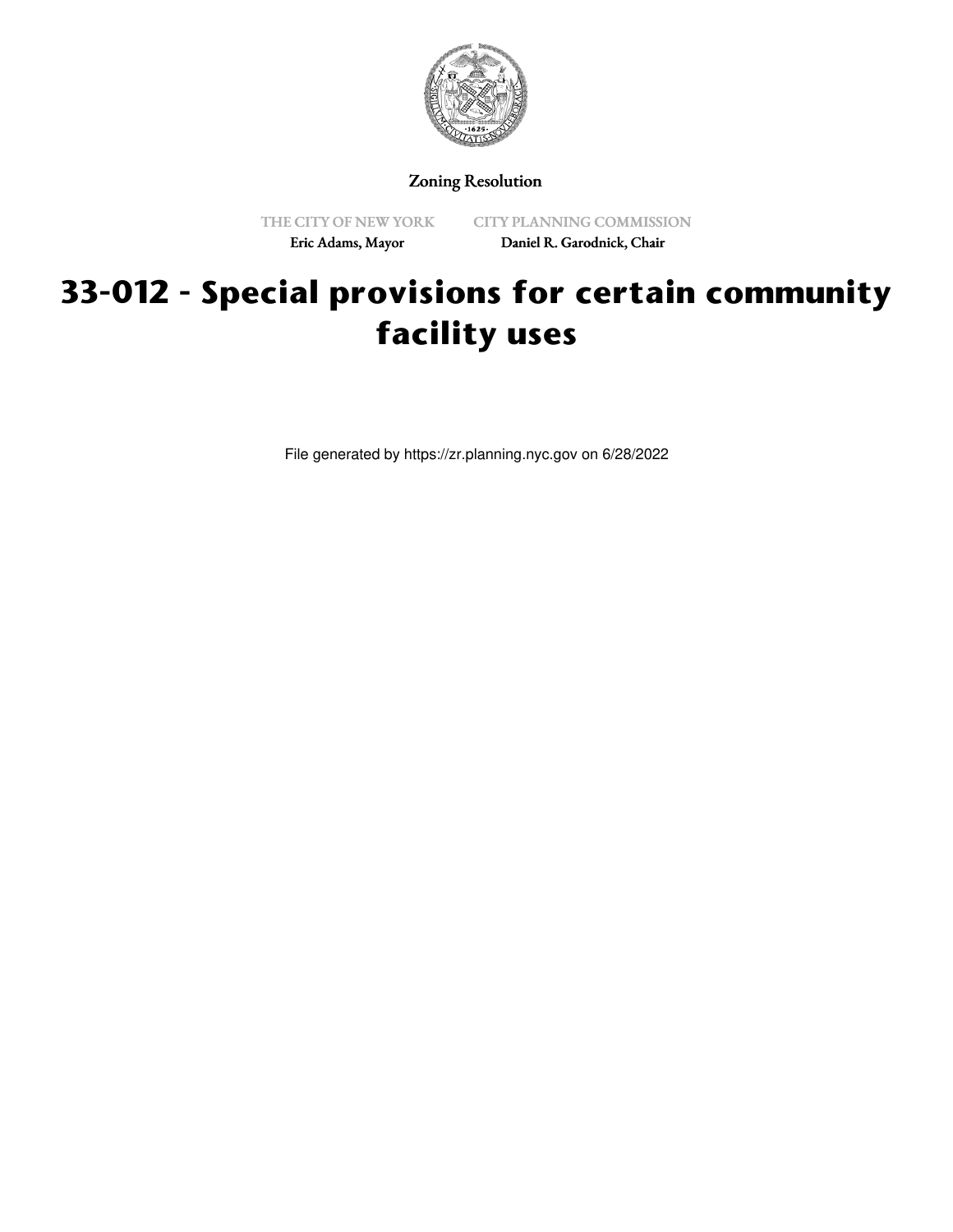## **33-012 - Special provisions for certain community facility uses**

## LAST AMENDED 3/22/2016

The provisions of this Section shall apply to #buildings# containing #long-term care facilities# or philanthropic or non-profit institutions with sleeping accommodations, as listed in Use Group 3.

- (a) #Buildings# containing #long-term care facilities#
	- (1)  $\#$ Commercial Districts# with a residential equivalent of an R1 or R2 District

In C1 or C2 Districts mapped within R1 or R2 Districts, where a #long-term care facility# is permitted pursuant to Section 74-901, the #bulk# regulations of this Chapter shall apply. The maximum #floor area ratio# for such #long-term care facilities# shall not exceed the applicable #floor area ratio# of paragraph (b) of Section 33-121 (In districts with bulk governed by Residence District bulk regulations), except as permitted by the City Planning Commission pursuant to Section 74-902 (Certain community facility uses in R1 and R2 Districts and certain Commercial Districts).

(2) #Commercial Districts# with a residential equivalent of an R3 through R5 District

In C1 or C2 Districts mapped within R3-2 Districts, or within R4 or R5 Districts without a letter or number suffix, or in C3 Districts without a letter suffix, or in C4-1 Districts, the #bulk# regulations of Article II, Chapter 3 applicable to #affordable independent residences for seniors#, inclusive, shall apply to #buildings#, or portions thereof, containing #long-term care facilities#, except as follows:

- (i) the #lot coverage# provisions of Section 23-144 shall not apply;
- (ii) the minimum size of #dwelling unit# provisions of Section 23-23 shall not apply;
- (iii) the #yard# regulations of Sections 33-20 and 33-30 shall apply in lieu of Sections 23-40 and 23-50;
- (iv) in C1 or C2 Districts mapped within R3-2 Districts or in C3 Districts without a letter suffix, the height and setback provisions of Section 33-40 shall apply in lieu of Section 23-60; and
- (v) in C1 or C2 Districts mapped within R5 Districts or in C4-1 Districts, the provisions of paragraph (j)(2) of Section 23-631 shall be modified so that the height of a #building# containing #long-term care facilities# may be increased to 55 feet beyond 25 feet of the #street line# on any #zoning lot#.

In all such Districts, the Commission may permit the #bulk# regulations of this Chapter to apply pursuant to the special permit in Section 74-903 (Certain community facility uses in R3 to R9 Districts and certain Commercial Districts).

The #Residence District# within which such #Commercial Districts# are mapped, or the applicable residential equivalent set forth in the tables in Section 35-23 (Residential Bulk Regulations in Other C1 or C2 Districts or in C3, C4, C5 or C6 Districts) shall be used to determine the applicable #residential# #bulk# regulations of Article II, Chapter 3.

In C1 or C2 Districts mapped within R3-1, R3A, R3X, R4-1, R4A, R4B, R5A, R5B or R5D Districts, or in C3A Districts, the #bulk# regulations of this Chapter shall apply to #community facility buildings#, or the #community facility# portion of a #building# containing #long term care facilities#, as applicable. The maximum #floor area ratio# for such #long-term care facilities# shall not exceed the applicable #floor area ratio#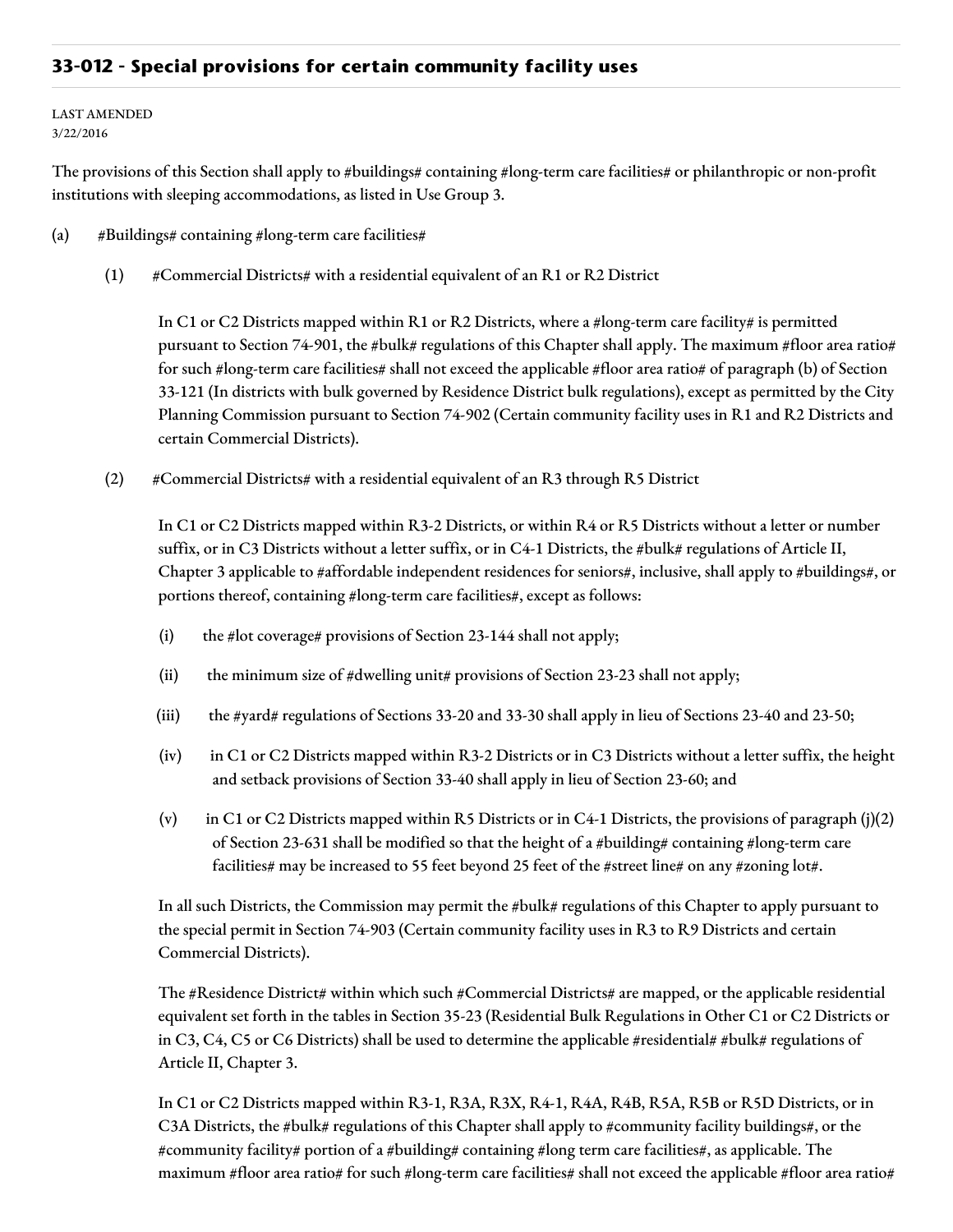of paragraph (d) or (e) of Section 33-121, as applicable, except as permitted by the Commission pursuant to Section 74-903.

(3) #Commercial Districts# with a residential equivalent of an R6 through R10 District

In C1 or C2 Districts mapped within R6 through R10 Districts, or in #Commercial Districts# with a residential equivalent of an R6 through R10 District, the #bulk# regulations of Article II, Chapter 3, applicable to #affordable independent residences for seniors#, inclusive, shall apply to #buildings#, or portions thereof, containing #long-term care facilities#, except as follows:

- (i) in C1 or C2 Districts mapped within R6A Districts or R6 Districts without a letter suffix, or in #Commercial Districts# with a residential equivalent of an R6A District or an R6 District without a letter suffix, the maximum #floor area ratio# for #long-term care facilities# shall be 3.6;
- (ii) in C1 or C2 Districts mapped within R7A Districts or R7 Districts without a letter suffix, or in #Commercial Districts# with a residential equivalent of an R7A District or an R7 District without a letter suffix, the maximum #floor area ratio# for #long-term care facilities# shall be 4.6;
- (iii) the minimum size of #dwelling unit# provisions of Section 23-23 shall not apply;
- (iv) the provisions of Section 23-44 (Permitted Obstructions in Required Yards or Rear Yard Equivalents) shall be modified by Section 35-532 (Modification of permitted obstructions in required yards or rear yard equivalents for certain affordable independent residences for seniors); and
- (v) the provisions of Section 23-66 (Height and Setback Requirements for Quality Housing Buildings) shall be modified by Section 35-65.

The #Residence District# within which such #Commercial Districts# are mapped, or the applicable residential equivalent set forth in the tables in Section 35-23 (Residential Bulk Regulations in Other C1 or C2 Districts or in C3, C4, C5 or C6 Districts) shall be used to determine the applicable #residential# #bulk# regulations of Article II, Chapter 3.

In C1 or C2 Districts mapped within R6 through R10 Districts without a letter suffix, or in #Commercial Districts# with a residential equivalent of an R6 through R10 District without a letter suffix, the Commission may permit the #bulk# regulations of this Chapter to apply to such #long-term care facilities# pursuant to the special permit in Section 74-903.

(4) Applicability of #affordable independent residences for seniors# #bulk# provisions

Where #buildings# containing #long-term care facilities# are required to utilize the #bulk# provisions applicable to #affordable independent residences for seniors#, such #uses# shall be considered #residential# for the purpose of applying such provisions, and the term #dwelling unit# shall include #dwelling units# and #rooming units#, as set forth in the Housing Maintenance Code.

(b) #Buildings# containing philanthropic or non-profit institutions with sleeping accommodations

The provisions of this Chapter apply to #buildings#, or portions thereof, containing philanthropic or non-profit institutions with sleeping accommodations. In addition, the following special #bulk# provisions apply:

(1) #Commercial Districts# with a residential equivalent of an R1 or R2 District

In C1 and C2 Districts mapped within R1 and R2 Districts, the maximum #floor area ratio# for a #building#